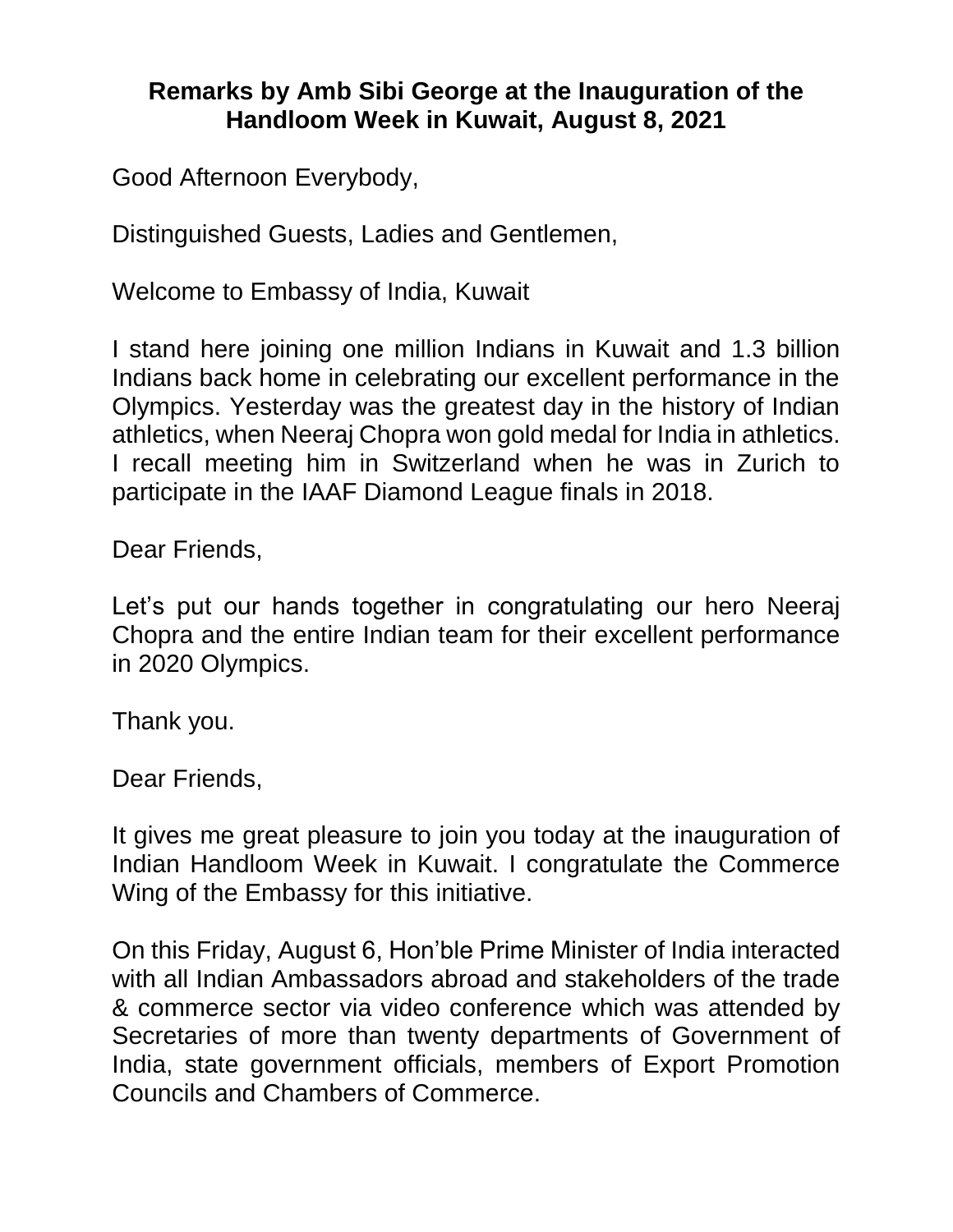In his address, Hon'ble Prime Minister said that along with celebrating the 75th anniversary of India's independence, this Azadi ka Mahotsav is an opportunity also to build a clear vision and roadmap for future India in which our export ambitions and all the stakeholders associated with it play a major role. He emphasized the role that diaspora can play to popularize Indian products abroad. In today's shrinking world new possibilities are being created for the expansion of our trade.

In his address, Hon'ble Prime Minister listed four factors that are very important for increasing our trade with the world. Firstly, manufacturing in the country has increased manifold and that has to be qualitatively competitive. Second, the problems of transport, logistics should be removed. For that Centre, States and private stakeholders will have to work continuously. Third, the government should walk shoulder to shoulder with the exporters and, finally, the international market for Indian products needs to be expanded. He said only when these four factors are synergized, India will be able to achieve the goal of Make in India for the world in a better way.

Dear Friends,

In this economic transformation of India, we consider each one of the other GCC countries including Kuwait as our natural partners. The economic and commercial relationship between the two countries is growing despite the challenges posed by Covid 19 pandemic and there exists huge potential for its expansion. In the short term, in our relations with Kuwait, there exists an opportunity to enhance our presence in sectors where we have been traditionally strong. This include sectors such as food materials, textiles, chemicals, gems and jewelry, engineering machinery etc. Thinking beyond short term, we could move up the value chain in several sectors such as pharmaceuticals, electronics, design outsourcing etc. It also gives opportunity to work on development of cutting edge technologies, ICT and AI across several sectors.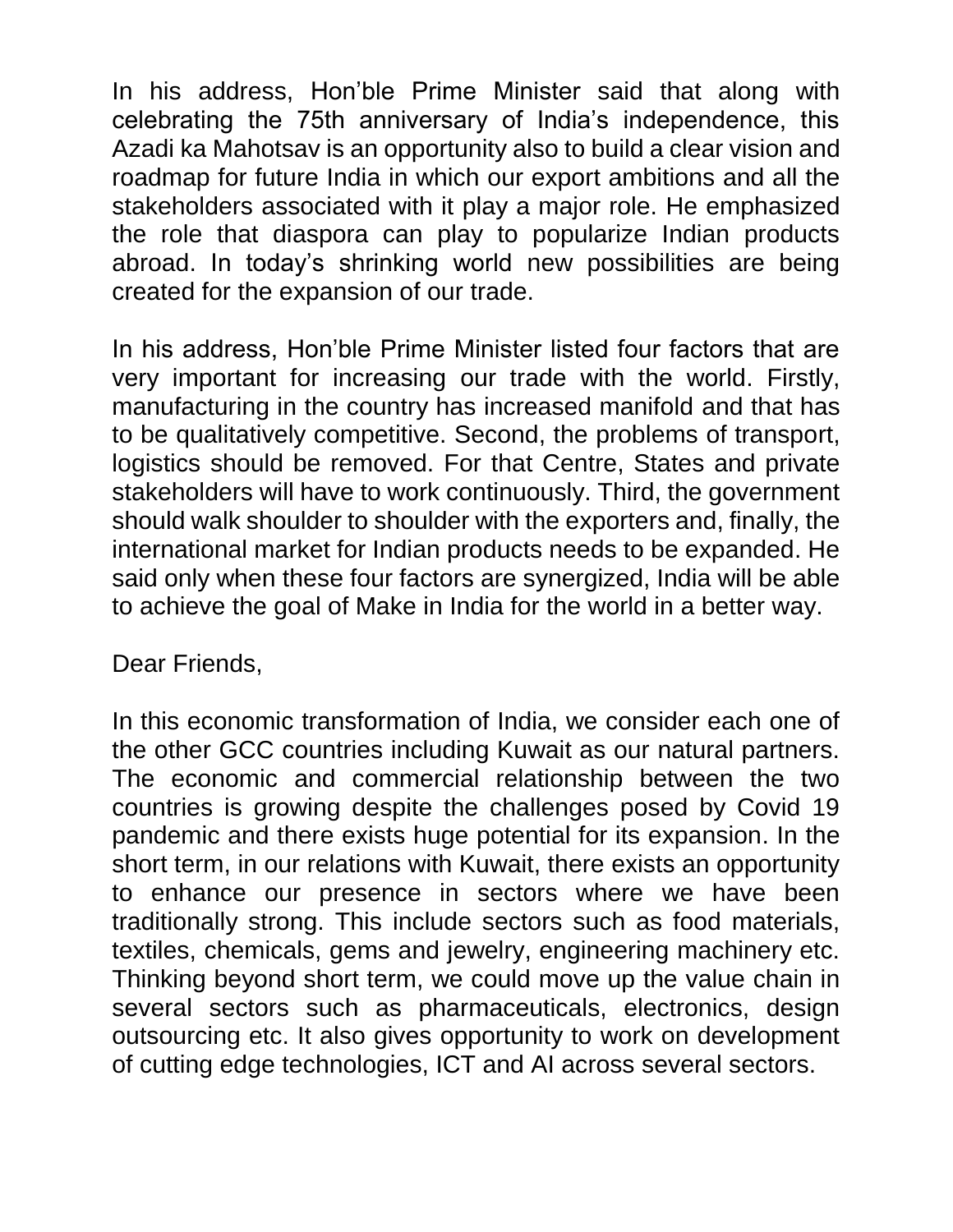It is in this context that this event gains significance. It is part of our efforts to enhance our economic engagement with Kuwait, at the same time celebrating handloom industry in India which demonstrates the richness and diversity of Indian culture. Indian hand woven fabrics have been known since time immemorial. Of all the arts and crafts of India, traditional handloom textiles are probably among the oldest. Handloom in India is not just a piece of cloth. It actually enshrines a piece of our civilization.

The handloom industry in India has a long tradition of excellent craftsmanship, representing and preserving the vibrant Indian culture. Each region of India has its own textile tradition. From Jammu and Kashmir to Kerala and Tamil Nadu, from North East to Rajasthan and Gujarat, handloom in diverse variety and style is spread across thousands of towns and villages in all the Sates of India. In fact, there is hardly any village where weavers do not exist, each weaving out the traditional beauty of India's own precious heritage.

In popular culture, Handloom is mostly associated with sarees. But not just sarees, but in fact anything and everything from the humble handkerchief to stole, shawl, hat, towel, bed cover, cushion covers, jackets, even socks and shawls all can be found hand woven in different parts of India. The fabrics used are cotton, silk, wool and linen and many other such yarns.

Indian artists are now distinguished worldwide for their hand spinning, weaving and printing elegance and our handloom products are known all over the world. Having travelled all over the world as a diplomat, I can say for sure from experience that India's handloom products are among the most sought after Indian products anywhere in the world today including in the Gulf and in Kuwait. A Pashmina Shawl of Jammu & Kashmir or a Kanchipuram Saree of Tamil Nadu or a Kasavu Mundu of Kerala or a Stole of Mizoram are sought after products of India.

Yesterday, I visited the Al Sadu House museum in Kuwait where I was delighted to see the strong connect between India and Kuwait in textiles industry particularly in the handloom sector. For many generations, Kuwaiti weavers were importing dyes from India.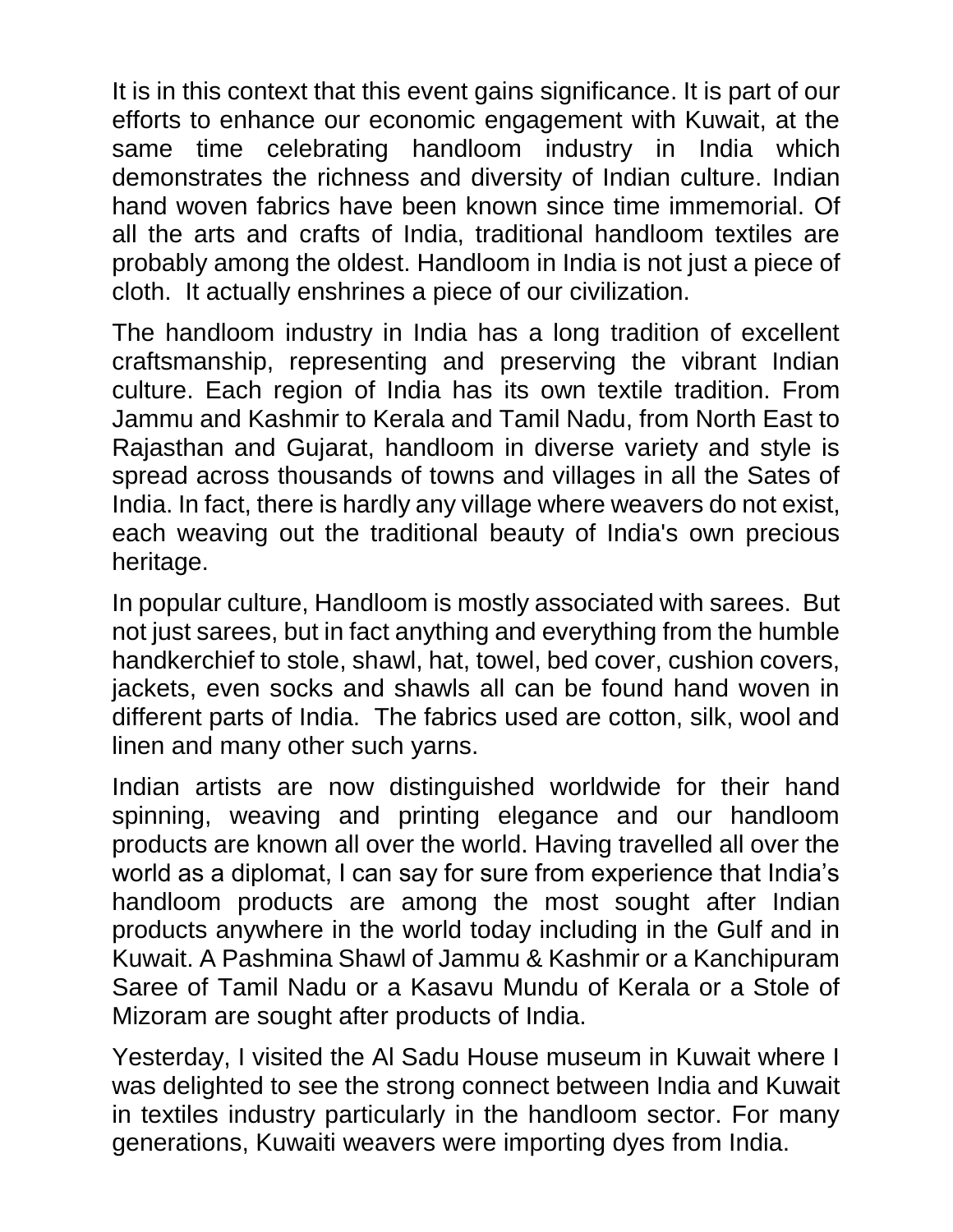Dear Friends,

India's textiles sector is one of the oldest industries in the Indian economy, dating back to several centuries. The industry is extremely varied, with hand-spun and hand-woven textiles sectors at one end of the spectrum, while the capital-intensive sophisticated mills sector on the other end. India is the world's second largest exporter of textiles and clothing. The Indian textiles and apparel industry contributes 12% to export earnings and held 5% of the global trade in textiles and apparel. It is expected to grow to US\$ 190 billion by FY 2026.

In this modern textile industry, India's handloom sector continues to have a significant position. With over six million people directly and indirectly involved, the handloom industry is the second-largest employment provider for the rural population in India after agriculture.

Indian handloom industry products are known for their unique designs and finesse. The industry has a strong infrastructure with about 2.4 million looms of varied designs and construction, indicating significant production capacity. The export of handloom products from India is valued at around US\$ 350 million annually. Nearly 15% of cloth production in India is from the handloom sector.

On August 7, we observe national handloom day. On this day, India honours the handloom weaving community for their immense contribution to the socio-economic development of the country. The day also marks India's reaffirmation of protecting its glorious handloom heritage and empowering weavers and workers with greater opportunities to ensure livelihoods. In 2015, Prime Minister Shri Narendra Modi declared August 7 as National Handloom Day. This is the seventh year that the country will celebrate National Handloom Day.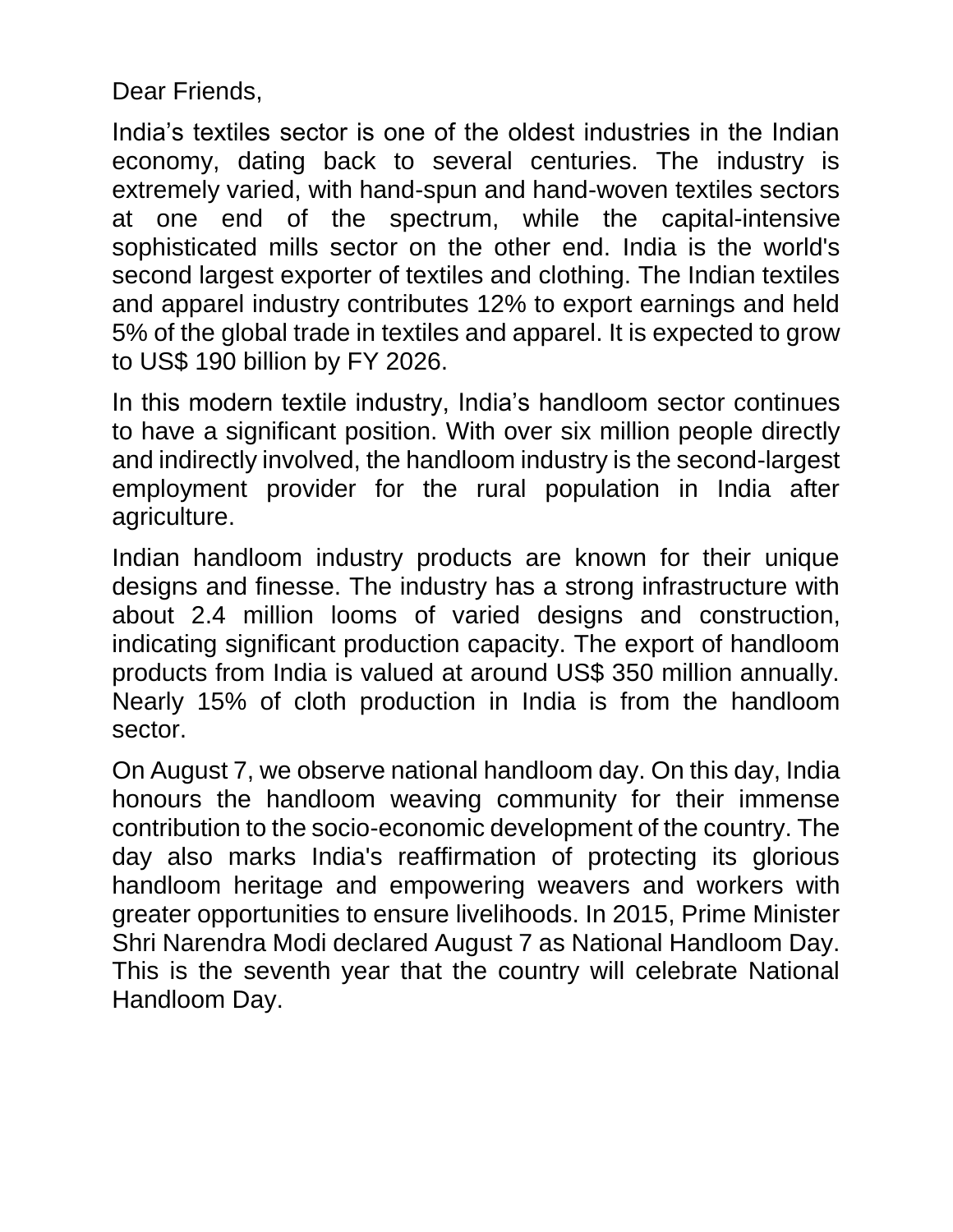Not only does Handloom Day celebrate India's rich handloom heritage but it also commemorates a significant historical event. On August 7, 1905, Swadeshi Movement was launched in Kolkata which also focused on reviving domestic production, encouraging indigenous industries and the spirit of Swadeshi. We are all proud of the significant role that handloom played in our independence movement. Mahatama Gandhi reintroduced hand spinning in the name of Khadi which essentially means hand spun and hand woven. Every Indian was urged to spin the yarn using Charkhas and wear Khadi. Charkha continues to be a symbol of India's freedom struggle and self-reliant India.

The Government of India and the Textile Ministry of India today is doing everything possible to ensure that the weaver gets his dues, that the handloom clusters of India are revived and they benefit from the modern technology while the essence of their craft and art is preserved. Today it is heartening that new age e-retail platforms, the instagram and different websites and portals are giving direct access to untapped markets to our weavers. Today a weaver can showcase his art form, his product and anyone sitting anywhere in the world can tap on it, contact him and order that handloom item. They may receive it because the delivery services are now made available almost all over the world and this means that the weaver gets best price possible for his product. So, the essence of National Handloom Day is to make sure that the art forms of weaving are preserved, recognized, acknowledged and weaver gets his dues so that he preserves the art of weaving as well as carry it to the next generation while earning his fair share of profit.

In his message on the occasion of National Handloom Day, Hon'ble Prime Minister said, I quote: "Handlooms manifest India's diversity and the dexterity of countless weavers and artisans. National Handloom Day is an occasion to reiterate support to our weavers by enhancing the spirit of #MyHandloomMyPride. Let us support local handloom products."